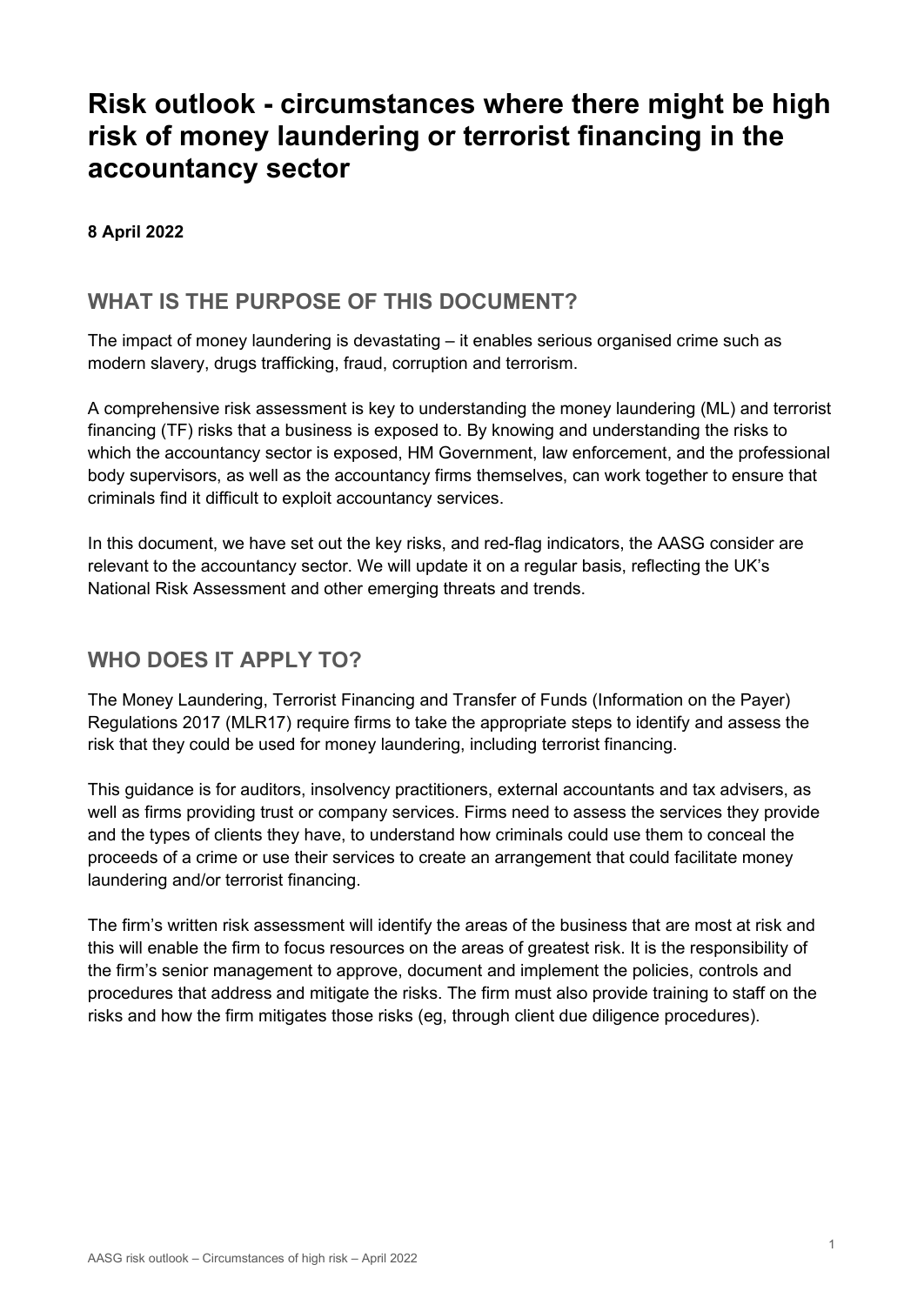# **THE OVERALL RISK OF MONEY LAUNDERING AND TERRORIST FINANCING IN THE ACCOUNTANCY SECTOR**

The [Economic Crime Plan](https://www.gov.uk/government/publications/economic-crime-plan-2019-to-2022) identifies economic crime as a significant threat to the security and the prosperity of the UK. Its impact is felt across our society. Fraud is now one of the most common crimes in the UK, with one in fifteen people falling victim a year. Money laundering enables criminals to profit from some of the most damaging crimes. Bribery and corruption undermine fair competition and are barriers to economic growth.<sup>[1](#page-1-0)</sup> HM Government's Economic Crime Plan: [Statement of Progress](https://assets.publishing.service.gov.uk/government/uploads/system/uploads/attachment_data/file/983251/Economic_Crime_Plan_Statement_of_Progress_May_2021.pdf) discusses wider developments since the Economic Crime Plan was published and covers the extent and nature of the economic crime threat particularly relating to online fraud, crypto and covid fraud.

The National risk assessment [of money laundering and terrorist financing 2020 \(](https://www.gov.uk/government/publications/national-risk-assessment-of-money-laundering-and-terrorist-financing-2020)NRA) states that accountancy services remain attractive to criminals due to the ability to use them to help their funds gain legitimacy and respectability, as implied by the accountant's professionally qualified status.

The accountancy services considered most at risk of exploitation continue to be:

- company formation and termination,
- mainstream accounting; and
- payroll.

The NRA also highlights other risk areas, which we have incorporated into the risk sections below.

The NRA concludes that accountancy services are at highest risk of being exploited or abused by criminals when the accountant doesn't fully understand the money laundering risks and does not implement appropriate risk-based controls.

These risks can be well-managed through effective AML policies, procedures and training, in line with the [AML Guidance for the Accountancy Sector](https://www.ccab.org.uk/anti-money-laundering-guidance-for-the-accountancy-sector/) (AMLGAS). Firms should tailor their AML policies and procedures to address the risks identified in their firm-wide risk assessment and that are present in a particular service line or client.

<span id="page-1-0"></span><sup>1</sup> [Economic Crime Plan 2019-22](https://assets.publishing.service.gov.uk/government/uploads/system/uploads/attachment_data/file/816215/2019-22_Economic_Crime_Plan.pdf)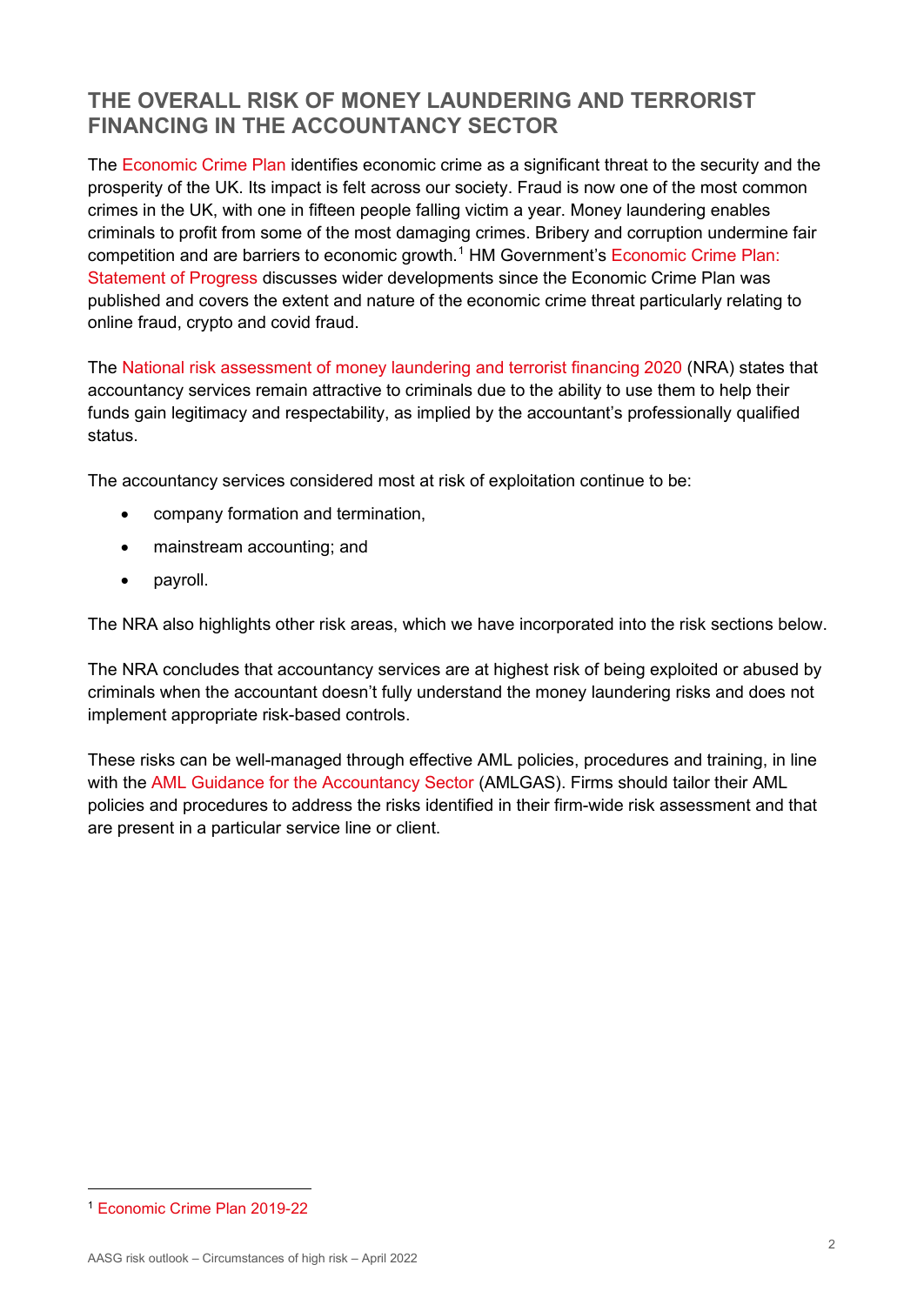# **KEY RISKS RELEVANT TO THE ACCOUNTANCY SECTOR**

The risk of money laundering and terrorist financing is constantly evolving. Firms should regularly review the risk outlook, and any other risks published by their supervisory authority (such as AASG risk alerts) to make sure they have identified all the areas relevant to their own business – particularly as risks may evolve because of changes to the firm's client base, geography and services provided. The risks listed here are not exhaustive – you may identify other circumstances particular to your firm, where there might be a high risk of money laundering or terrorist financing.

This document is intended to help the firm understand its exposure to risk and ensure that it has designed and applied the right procedures to mitigate that exposure.

#### **Clients**

As part of the firm wide risk assessment, the firm should identify the type of clients that it serves. The firm must consider the risk posed by its clients by identifying whether they present any of the following risks and associated red-flag indicators. The presence of one or more red-flag indicators may suggest a high risk of money laundering or terrorist financing. Red flags are not exclusive to the risk areas identified below.

Firms should reinforce the importance of an 'enquiring mind' and employing professional scepticism – both in terms of the client due diligence performed and the scrutiny applied to the ongoing services provided.

| <b>Risk</b>                                      | <b>Red-flag indicators</b>                                                                                                                                                                                                                                                                                                                | <b>Why</b>                                                                                                                                                                                                                                                                                                                                                                                                                           |
|--------------------------------------------------|-------------------------------------------------------------------------------------------------------------------------------------------------------------------------------------------------------------------------------------------------------------------------------------------------------------------------------------------|--------------------------------------------------------------------------------------------------------------------------------------------------------------------------------------------------------------------------------------------------------------------------------------------------------------------------------------------------------------------------------------------------------------------------------------|
| Clients seeking<br>anonymity or undue<br>secrecy | undue client secrecy (eg,<br>$\bullet$<br>reluctance to provide requested<br>information)<br>unnecessarily complex<br>ownership structures, including<br>nominee shareholders or<br>bearer shares<br>uncooperative clients<br>incorrect or misleading<br>information on the register<br>(Companies House) and/or<br>reluctance to correct | Clients may try to hide who they are, or produce unusual forms of identity<br>verification, if they are involved in criminal activity or money laundering.<br>Clients who are seeking anonymity on behalf of themselves, a third party or<br>beneficial owner may be seeking to launder money.<br>Complex structures are attractive to criminals as they may enable the<br>integration of illicit funds into the legitimate economy. |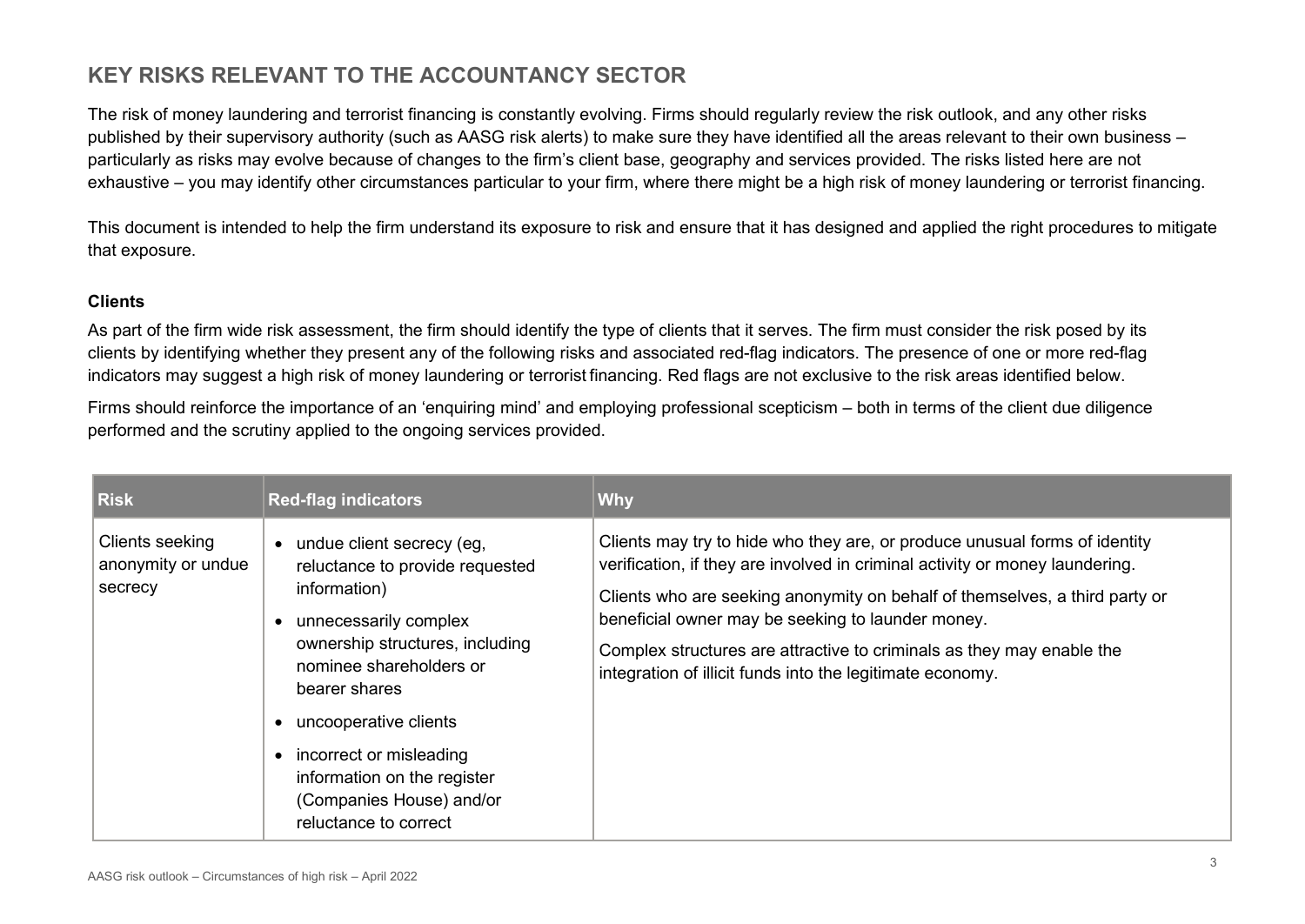| Clients with a<br>history of criminal<br>activity | • clients with criminal convictions<br>relating to the proceeds of<br>crime<br>• clients who are on the terrorist<br>list<br>clients on the sanctions lists | Clients with a history of criminal activity would most likely pose a very high<br>risk of money laundering to your firm.<br>If you find out that a person or organisation you're dealing with is subject to<br>financial sanctions, you must immediately:<br>• stop dealing with them<br>• freeze any assets you're holding for them<br>Then tell the Office of Financial Sanctions Implementation as soon as<br>possible.<br>The money laundering regulations require firms to put in place enhanced<br>due diligence measures in dealing with countries subject to sanctions,<br>embargos or similar measures.<br>Clients may use accountancy firms to seek advice on restructuring their<br>assets to avoid financial sanctions.<br><b>UK sanctions lists</b> |                                                                                                                                                                                                                                                |
|---------------------------------------------------|-------------------------------------------------------------------------------------------------------------------------------------------------------------|------------------------------------------------------------------------------------------------------------------------------------------------------------------------------------------------------------------------------------------------------------------------------------------------------------------------------------------------------------------------------------------------------------------------------------------------------------------------------------------------------------------------------------------------------------------------------------------------------------------------------------------------------------------------------------------------------------------------------------------------------------------|------------------------------------------------------------------------------------------------------------------------------------------------------------------------------------------------------------------------------------------------|
|                                                   |                                                                                                                                                             | The UK's sanctions list is published by the Foreign & Commonwealth Office. The<br>list contains all individuals, entities and ships specified/designated under Sanctions<br>and Anti-Money Laundering Act (SAMLA) 2018. The list includes all those<br>designated under the types of sanctions including financial, immigration, trade and<br>transport. Sanctions regularly change so firms should use the most up-to-date list<br>available online.                                                                                                                                                                                                                                                                                                            |                                                                                                                                                                                                                                                |
|                                                   |                                                                                                                                                             |                                                                                                                                                                                                                                                                                                                                                                                                                                                                                                                                                                                                                                                                                                                                                                  | <b>OFSI Consolidated of financial sanctions target</b>                                                                                                                                                                                         |
|                                                   |                                                                                                                                                             |                                                                                                                                                                                                                                                                                                                                                                                                                                                                                                                                                                                                                                                                                                                                                                  | The Office of Financial Sanctions Implementation which is part of HM<br>Treasury issues a list of all those subject to financial sanctions imposed by<br>the UK – known as the consolidated list. Find the financial sanctions search<br>here. |
|                                                   |                                                                                                                                                             |                                                                                                                                                                                                                                                                                                                                                                                                                                                                                                                                                                                                                                                                                                                                                                  | Make sure you check the names of the beneficial owners, and not just the<br>name of the client.                                                                                                                                                |
|                                                   |                                                                                                                                                             |                                                                                                                                                                                                                                                                                                                                                                                                                                                                                                                                                                                                                                                                                                                                                                  |                                                                                                                                                                                                                                                |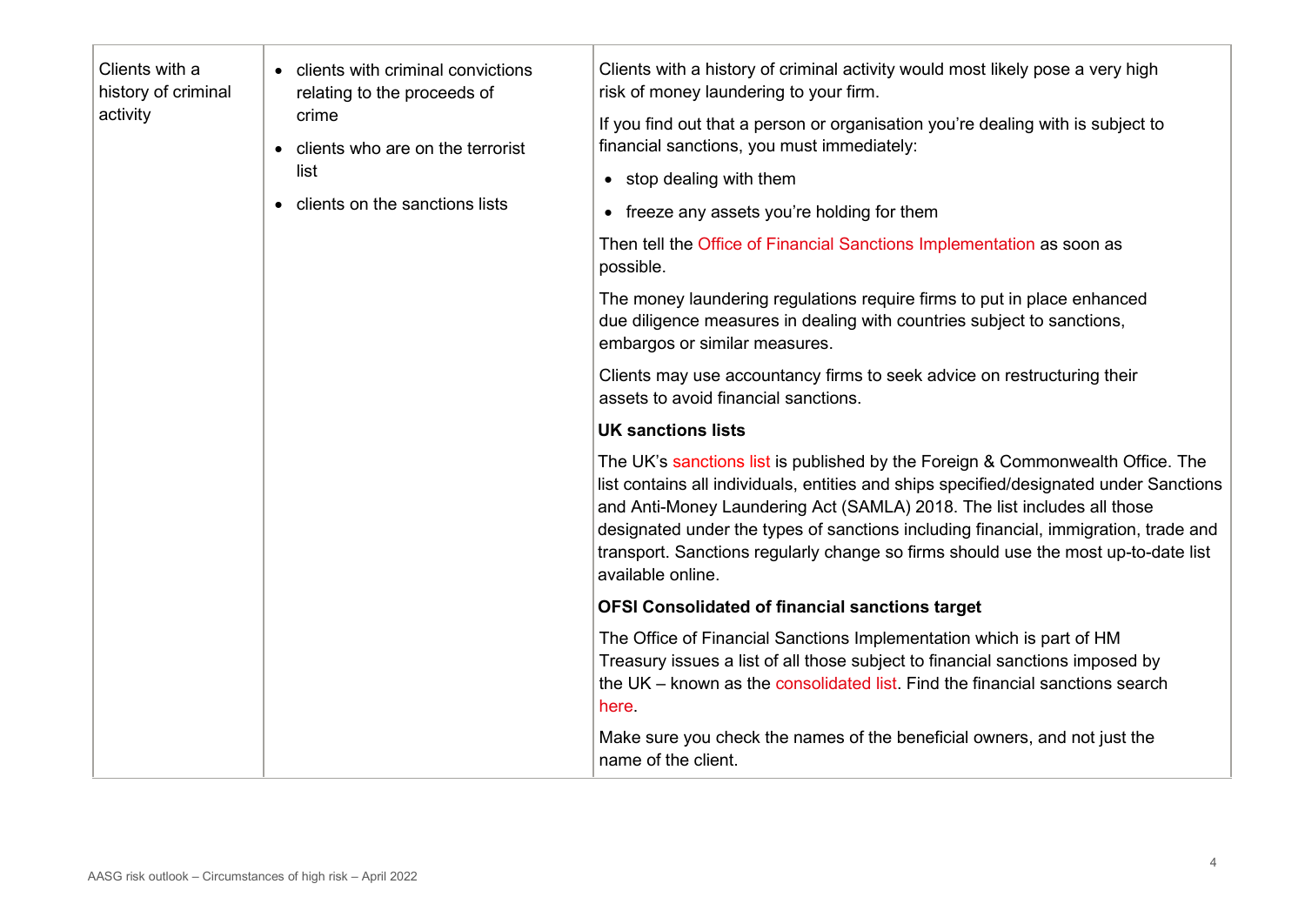| New clients outside<br>of your normal client<br>base | • new clients carrying out one-off<br>transactions<br>new clients based in locations<br>$\bullet$<br>significantly different from your<br>normal client base<br>• new clients in sectors<br>significantly different from your<br>normal client base                                                                                                                                                                                                                    | You should fully understand why an unusual client has approached you<br>rather than using a firm of accountants that is closer geographically or a firm<br>that advertises themselves as a specialist in a particular field. A client may<br>be higher risk if there is no logical rationale.                                                                                                                                                                                                                                                                                                                                                                                       |
|------------------------------------------------------|------------------------------------------------------------------------------------------------------------------------------------------------------------------------------------------------------------------------------------------------------------------------------------------------------------------------------------------------------------------------------------------------------------------------------------------------------------------------|-------------------------------------------------------------------------------------------------------------------------------------------------------------------------------------------------------------------------------------------------------------------------------------------------------------------------------------------------------------------------------------------------------------------------------------------------------------------------------------------------------------------------------------------------------------------------------------------------------------------------------------------------------------------------------------|
| New clients -<br>professional<br>advisors            | • client has changed professional<br>advisors a number of times in a<br>short space of time without<br>legitimate reasons<br>another professional advisor<br>$\bullet$<br>refused to provide the service<br>to the client without legitimate<br>reasons<br>• the customer is prepared to pay<br>substantially higher fees than<br>usual without legitimate<br>reasons<br>the client's previous<br>$\bullet$<br>professional advisor was not a<br>comparably sized firm | You should also be wary of why a client has changed professional advisors<br>and seek to understand why this has happened. This may indicate a<br>difference of opinion or a breakdown in the client-accountant relationship,<br>which could be a red-flag indicator that the accountant had concerns about<br>something that the client doesn't want to address.<br>Clients concerned about the impact of sanctions or subject to sanctions may start<br>to change their behaviours and consider changing their professional advisors.<br>Larger professional advisors with sophisticated intelligence gathering systems may<br>be concerned about existing clients and disengage. |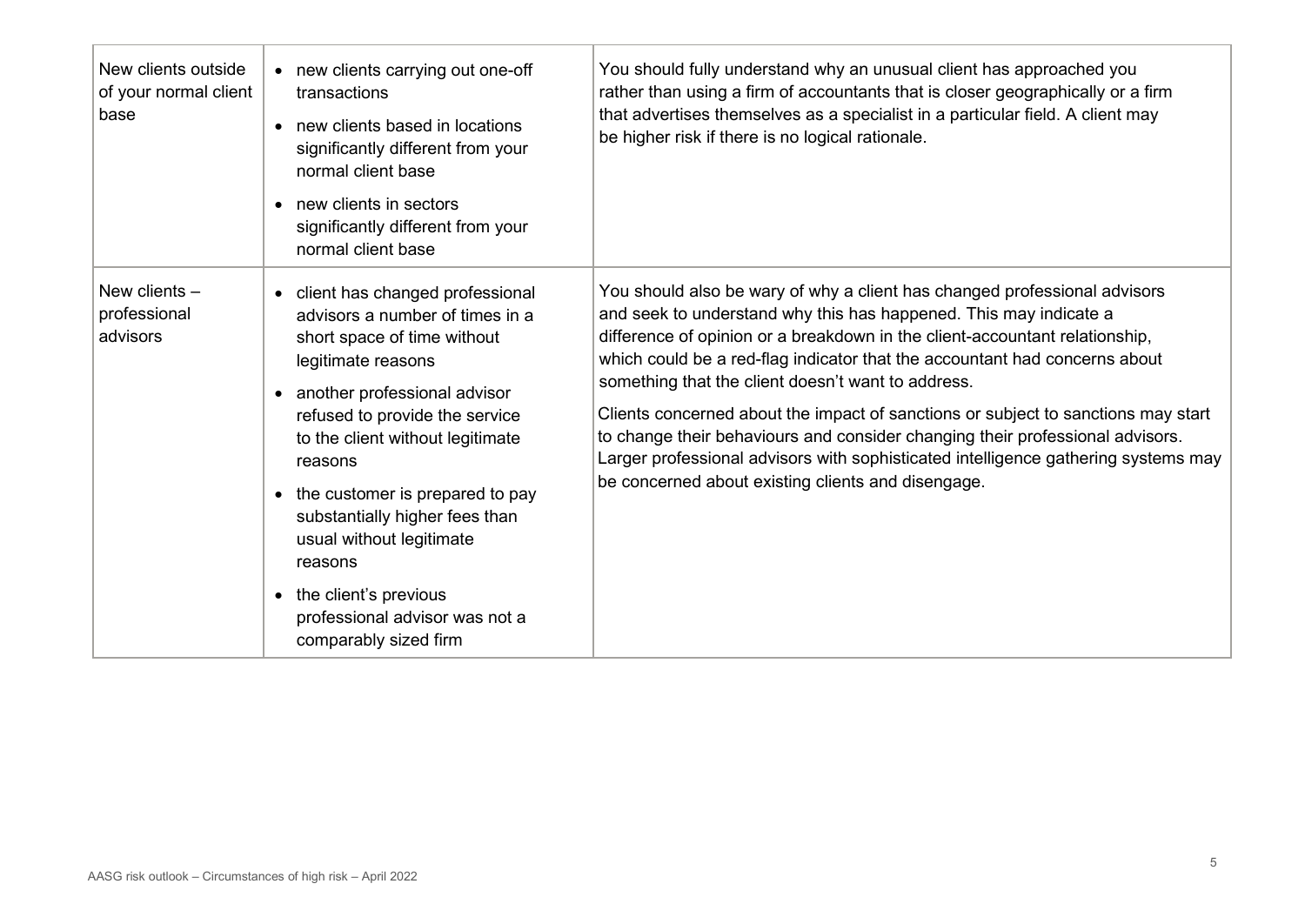| Politically exposed<br>persons | Regulation 35 of the amended<br>MLR17 defines a PEP as an<br>individual who is entrusted with<br>prominent public functions, other<br>than as a middle-ranking or more<br>junior official. | MLR17 specify that PEPs, as well as certain family members and known<br>close associates, are high risk and must undergo enhanced client due<br>diligence. Those who are entrusted with public functions often have power<br>over public funds and the awarding of public contracts.<br>The FCA has published guidance about the enhanced customer due<br>diligence measures for PEPs.<br>From January 2020, all EU jurisdictions are required to publish a list of<br>positions that would make someone a PEP in their country. The list of UK<br>functions is included in Regulation 35 (14) of the amended 2017<br>Regulations.                                                                                                                                                                                                                                          |
|--------------------------------|--------------------------------------------------------------------------------------------------------------------------------------------------------------------------------------------|-----------------------------------------------------------------------------------------------------------------------------------------------------------------------------------------------------------------------------------------------------------------------------------------------------------------------------------------------------------------------------------------------------------------------------------------------------------------------------------------------------------------------------------------------------------------------------------------------------------------------------------------------------------------------------------------------------------------------------------------------------------------------------------------------------------------------------------------------------------------------------|
| Cash based<br>businesses       | • cash intensive businesses<br>• money service businesses<br>(MSB)                                                                                                                         | Certain businesses and sectors present higher risk of money laundering and<br>terrorist financing.<br>Cash intensive businesses are of particular risk as it is much harder to track<br>the source of cash and its movements. It is much easier to integrate the<br>cash proceeds of crime into legitimate income or payments.<br>Cash made from criminal activity is reinvested within the UK to fund further<br>both criminality and legitimate business ventures. Current examples of cash<br>intensive businesses include nail bars, beauty parlours, newsagents,<br>restaurants, takeaways, car washes as well as high value dealers and cash-<br>based gambling. Accountancy firms should also assess the risk of clients<br>where cash may only form part of the business, or where specific types of<br>transactions are performed via cash (eg, paying employees). |
|                                |                                                                                                                                                                                            | You should consider whether any changes to the cash-nature of the<br>business may result in higher risk - eg, during the COVID pandemic,<br>businesses that were traditionally cash-based have generally moved to card<br>payments. You should understand the reasons why a business is still<br>transacting in cash if this is not the expected norm.<br>The services offered by MSBs are attractive to criminals who want to<br>transfer illicit cash. The NRA assesses MSBs as high risk. Criminals may<br>use MSBs to transfer illicit cash to move money out of their hands into the<br>financial system. The services provided by MSBs can also be attractive to                                                                                                                                                                                                      |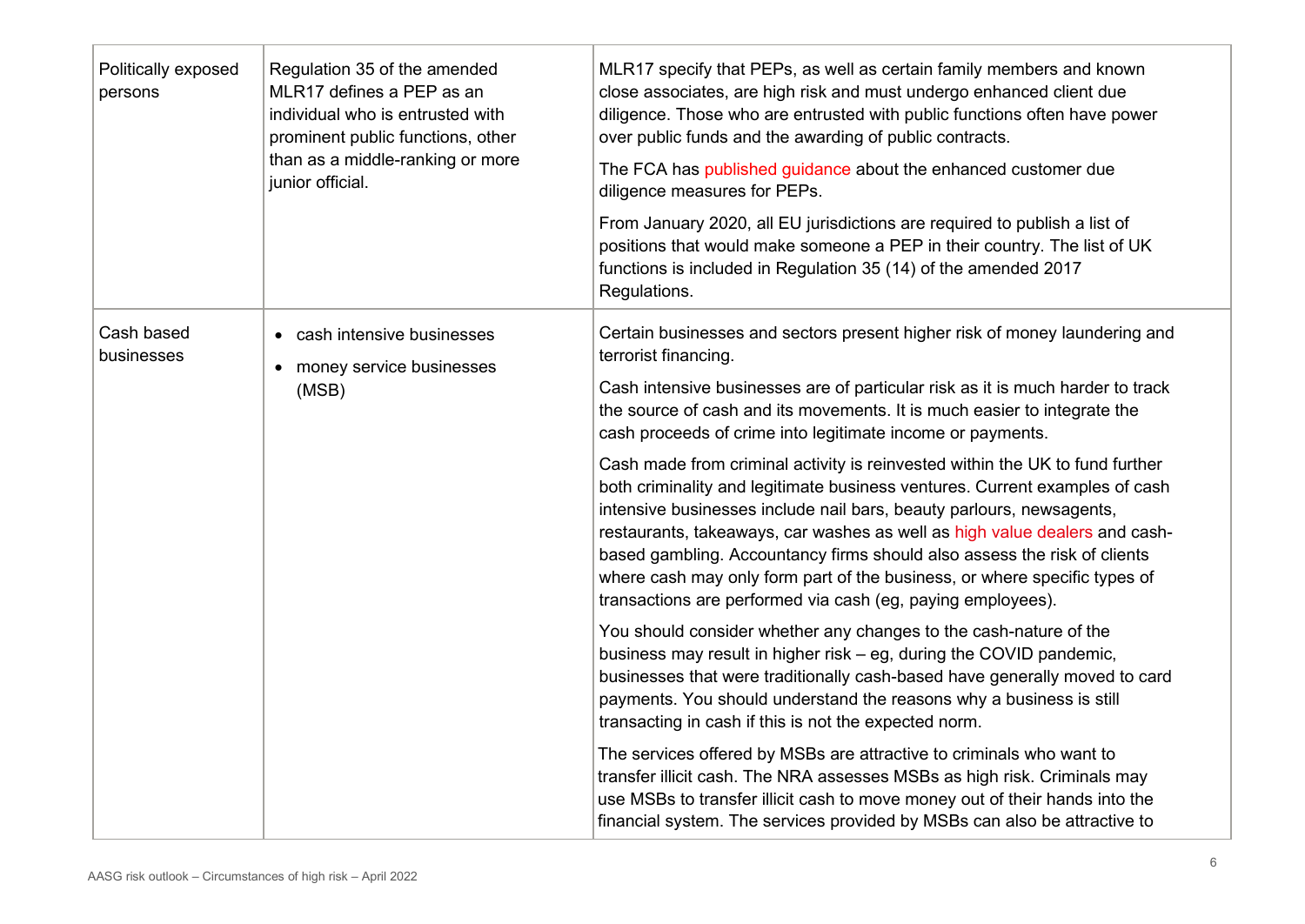|                                                                 |                                                                                                                                                                                                                                                       | those financing terrorism, who exploit the same vulnerabilities. HMRC has<br>provided further guidance on risks within MSBs. Note that MSBs require<br>supervision under the MLRs.                                                                                                                                                                                                                                                                                                                                                                                                                                                                                                                                                                                                                                                                                                                                                                                                                                                                                                                                                                                                                                                                                                                                                                                                     |
|-----------------------------------------------------------------|-------------------------------------------------------------------------------------------------------------------------------------------------------------------------------------------------------------------------------------------------------|----------------------------------------------------------------------------------------------------------------------------------------------------------------------------------------------------------------------------------------------------------------------------------------------------------------------------------------------------------------------------------------------------------------------------------------------------------------------------------------------------------------------------------------------------------------------------------------------------------------------------------------------------------------------------------------------------------------------------------------------------------------------------------------------------------------------------------------------------------------------------------------------------------------------------------------------------------------------------------------------------------------------------------------------------------------------------------------------------------------------------------------------------------------------------------------------------------------------------------------------------------------------------------------------------------------------------------------------------------------------------------------|
| Other sectors<br>highlighted by<br>the NRA and<br>other sources | arms dealers<br>$\bullet$<br>property transactions with<br>$\bullet$<br>unclear source of funds<br>transport/logistics businesses<br>$\bullet$<br>legal services<br>$\bullet$<br>art market participants<br>financial services<br>luxury goods market | Sectors such as the arms trade are linked with corruption, money laundering<br>or terrorism.<br>Large property transactions, where the source of funds is unclear, have also<br>been linked to laundering the proceeds of crime. HMRC's guidance on<br>Understanding risks and taking action for estate agency and letting agency<br>businesses provides further red flag indicators. Firms should also ensure<br>that where overseas entities own UK property, the beneficial owner is<br>properly recorded on the overseas entities register and assess the risk that<br>a client may try to transfer ownership to avoid registering their beneficial<br>ownership. Read more about the Register of Overseas Entities here.<br>There has been a rise in cases reported in the press where transport and<br>logistics businesses have been involved in modern slavery and human<br>trafficking cases. These businesses also have the potential to be involved in<br>in smuggling (eg, alcohol, fuel, tobacco).<br>The NRA rates legal services, art market participants and financial services<br>as being at higher risk of money laundering. You should employ<br>professional scepticism when performing services or analysing the books<br>and records of clients in these sectors.<br>Luxury goods markets are a way to transfer value or assets from sanctioned<br>individuals. |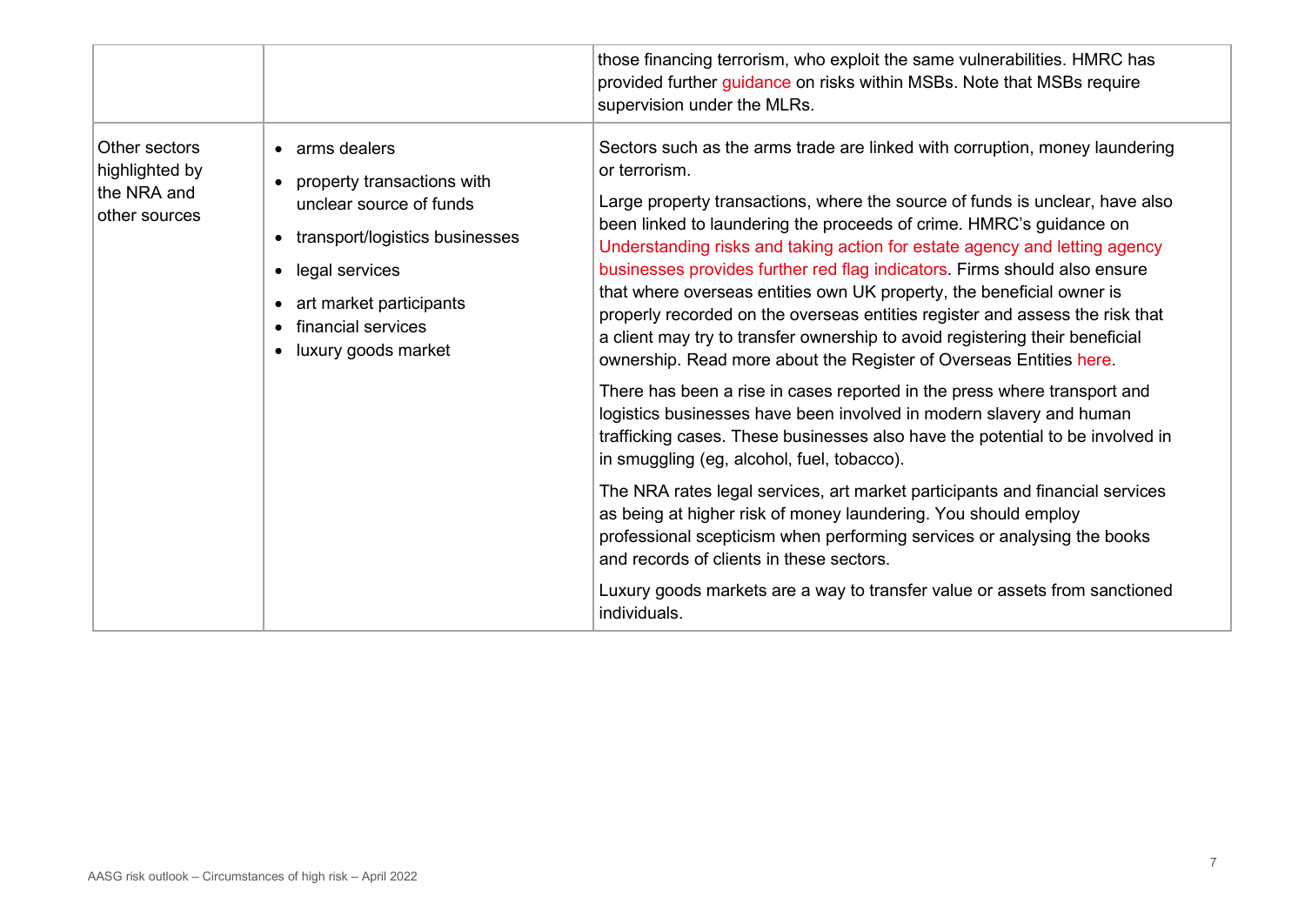| Clients with a<br>changing<br>business, or<br>involved in<br>emerging<br>sectors | • rapid rate of turnover (eg,<br>trades for a short period of time,<br>close down and then starts up<br>as a new company)<br>client is taking on work which is<br>$\bullet$<br>outside its normal range of<br>goods and services                                                                          | You should fully understand your client's business and ensure that the client<br>can explain any changes in its business, and that you can verify that those<br>changes are legitimate. You should take care to apply professional<br>scepticism in such circumstances - challenging the client to provide<br>evidence to support the change. A client may be higher risk if there is no<br>logical rationale. |
|----------------------------------------------------------------------------------|-----------------------------------------------------------------------------------------------------------------------------------------------------------------------------------------------------------------------------------------------------------------------------------------------------------|----------------------------------------------------------------------------------------------------------------------------------------------------------------------------------------------------------------------------------------------------------------------------------------------------------------------------------------------------------------------------------------------------------------|
|                                                                                  | • clients that are involved in<br>transactions that don't make<br>commercial sense or involved<br>in transactions where the<br>source of funds is unusual or<br>unknown<br>the client's lifestyle and/or<br>$\bullet$<br>transactions are inconsistent<br>with known business and<br>personal information |                                                                                                                                                                                                                                                                                                                                                                                                                |
|                                                                                  | the client has multiple bank<br>accounts or foreign accounts<br>with no good reason                                                                                                                                                                                                                       |                                                                                                                                                                                                                                                                                                                                                                                                                |
|                                                                                  | • the client has raised funding<br>through crowd funding                                                                                                                                                                                                                                                  |                                                                                                                                                                                                                                                                                                                                                                                                                |
|                                                                                  | the client deals in, or with,<br>crypto currency                                                                                                                                                                                                                                                          |                                                                                                                                                                                                                                                                                                                                                                                                                |
|                                                                                  | • the client's business has<br>changed significantly during<br>COVID eg, opening a new line<br>of business such as selling<br>products or services that may<br>be linked to the pandemic                                                                                                                  |                                                                                                                                                                                                                                                                                                                                                                                                                |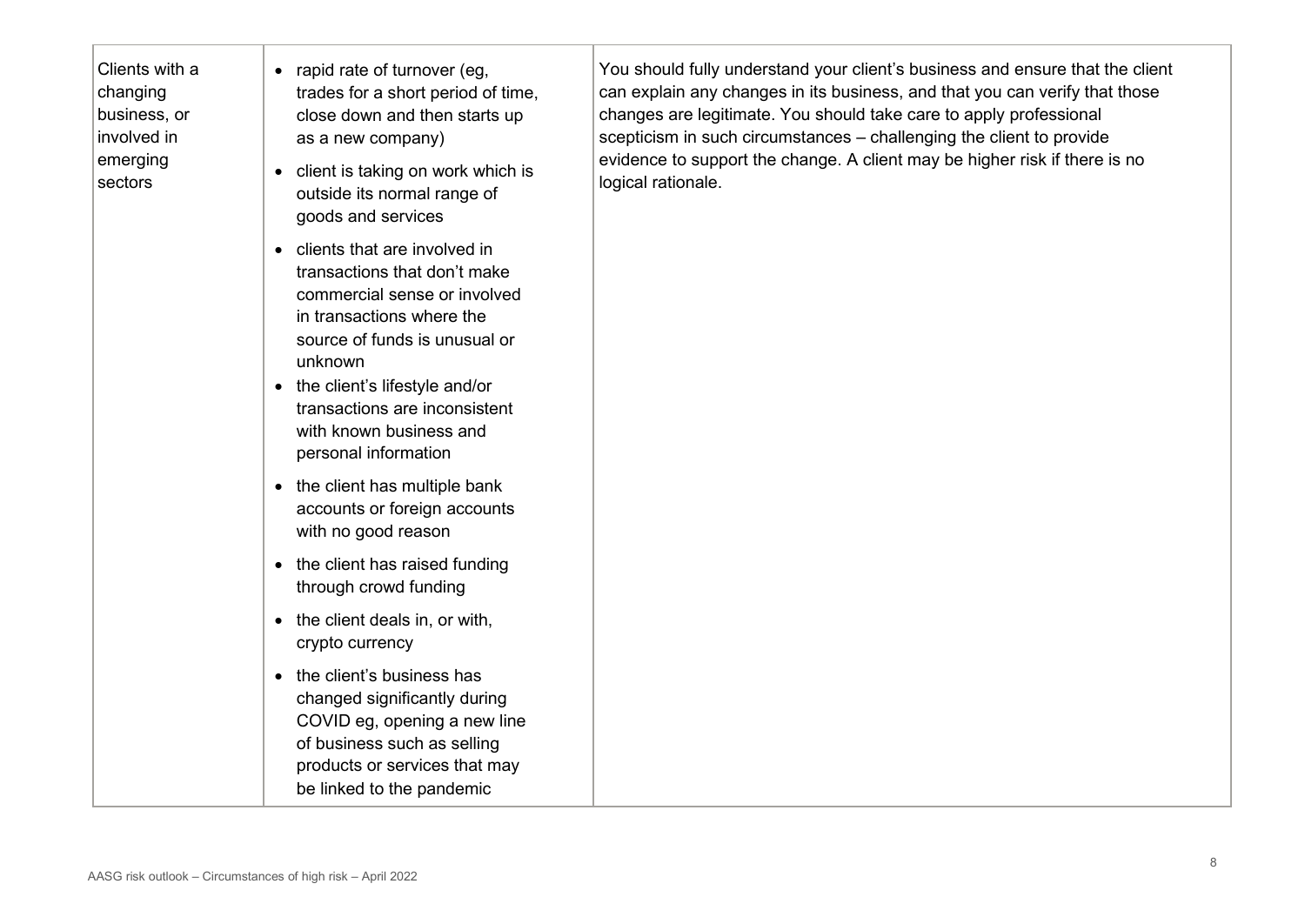| High-net-<br>worth<br>individuals | HMRC guidance defines high<br>net worth individuals as<br>individuals who have a net | Not all high-net-worth individuals will be high risk but risk will be elevated if<br>they are a PEP or are high profile (eg, footballers or in entertainment).<br>Overseas high net worth individuals may be higher risk if they are investing<br>in UK property.          |
|-----------------------------------|--------------------------------------------------------------------------------------|----------------------------------------------------------------------------------------------------------------------------------------------------------------------------------------------------------------------------------------------------------------------------|
|                                   | worth of £10m or more.                                                               |                                                                                                                                                                                                                                                                            |
|                                   |                                                                                      | High net worth individuals may look to use corporate structures or the<br>services of professional advisors to structure their affairs to minimise their<br>tax exposure. Risk will be greatest when the structures are complex and<br>involve high secrecy jurisdictions. |
|                                   |                                                                                      | Family offices provide a range of services to ultra-high-net-worth individuals<br>and their families and can coordinate the management of companies in<br>charge of a portfolio of investments adding an extra layer of privacy to<br>further distance the true owners.    |

### **Countries or geographies**

The firm should consider whether its clients are established in countries that are known to be used by money launderers or terrorist financiers, or whether another of the parties to the transaction is established in such a country. When determining geographic risk, factors to consider may include the perceived level of corruption, criminal activity, and the effectiveness of MLTF controls within the country.

| <b>Risk</b>                                           | <b>Why</b>                                                                                                                                                                                                                                                                        |
|-------------------------------------------------------|-----------------------------------------------------------------------------------------------------------------------------------------------------------------------------------------------------------------------------------------------------------------------------------|
| Countries that do<br>not have effective               | MLR17 require firms to apply enhanced due diligence to clients that are established in high risk third countries –<br>firms can find HM Treasury's guidance on High Risk Third Countries here.                                                                                    |
| <b>MLTF</b> controls                                  | The European Union also maintains a High Risk Third Country List (found here).                                                                                                                                                                                                    |
|                                                       | Firms should also consider those countries that have not implemented FATF recommendations, identified by<br>credible sources such as FATF, the International Monetary Fund or World Bank. The Financial Action Taskforce<br>(FATF) maintains the list of high risk jurisdictions. |
| Countries with<br>significant levels of<br>corruption | MLR17 also identifies countries as high risk as those with significant levels of corruption or other criminal activity,<br>such as terrorism. Transparency International produces the annual corruption index.                                                                    |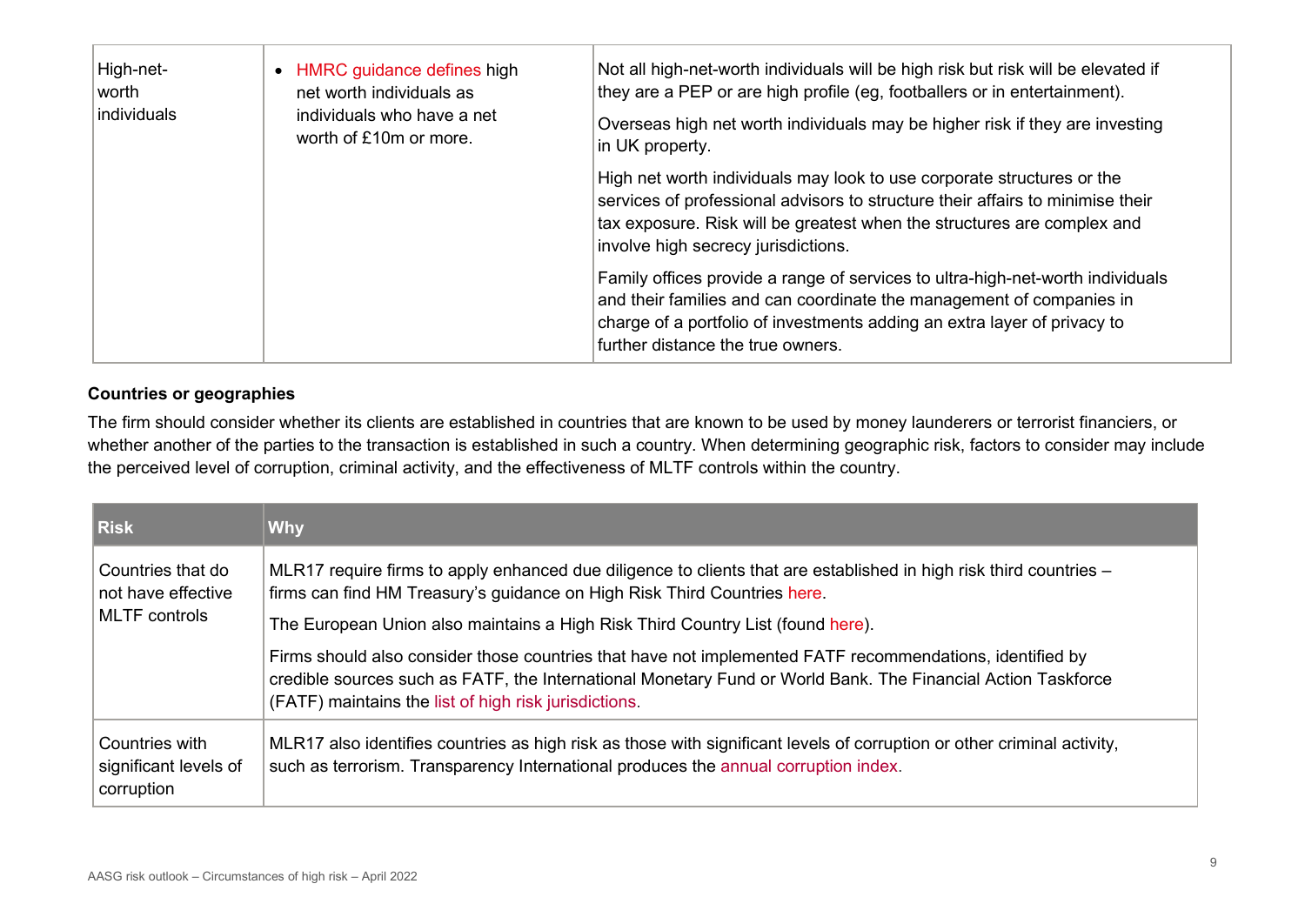| Countries with<br>organisations<br>subject to sanctions | MLR17 require firms to put in place enhanced due diligence measures in dealing with countries subject to<br>sanctions, embargos or similar measures.<br>UK sanctions lists                                                                                                                                                                         |  |
|---------------------------------------------------------|----------------------------------------------------------------------------------------------------------------------------------------------------------------------------------------------------------------------------------------------------------------------------------------------------------------------------------------------------|--|
|                                                         | The UK's sanctions list is published by the Foreign & Commonwealth Office. The list contains all individuals, entities and<br>ships specified/designated under Sanctions and Anti-Money Laundering Act (SAMLA) 2018. The list includes all those<br>designated under the types of sanctions including financial, immigration, trade and transport. |  |
|                                                         | OFSI Consolidated of financial sanctions target                                                                                                                                                                                                                                                                                                    |  |
|                                                         | The Office of Financial Sanctions Implementation which is part of HM Treasury issues a list of all those subject to                                                                                                                                                                                                                                |  |
|                                                         | financial sanctions imposed by the $UK -$ known as the consolidated list.<br>here                                                                                                                                                                                                                                                                  |  |
|                                                         |                                                                                                                                                                                                                                                                                                                                                    |  |

#### **Products or services**

Criminals are attracted to the accountancy sector as a way of giving legitimacy to businesses that are a front for money laundering. Accountancy services may be used to create corporate structures or help to legitimise the movement of proceeds of funds.

The following products or services may be at high risk of being used for money laundering or terrorist financing.

| <b>Risk</b>                   | <b>Why</b>                                                                                                                                                                                                                                                                                                                                                                                                                                                                                                                                                                                           |
|-------------------------------|------------------------------------------------------------------------------------------------------------------------------------------------------------------------------------------------------------------------------------------------------------------------------------------------------------------------------------------------------------------------------------------------------------------------------------------------------------------------------------------------------------------------------------------------------------------------------------------------------|
| Trust and company<br>services | The NRA identifies company formation and associated trust and company services as being among the highest risk<br>services provided by the accountancy sector. The NRA also assesses there to be a high risk that UK partnerships and<br>companies will be abused for money laundering. They can be used to enable the laundering of millions of pounds, conceal<br>the ownership of criminal assets and facilitate the movement of money to secrecy jurisdictions. The risk is highest when<br>coupled with other high risk services or high risk factors, such as a client in a high risk country. |
|                               | There is also a high risk when a new client approaches a firm for a one-off company formation, with no ongoing services<br>required.                                                                                                                                                                                                                                                                                                                                                                                                                                                                 |
|                               | Accountancy sector firms that offer registered office or nominee directorships are also at risk of exploitation as those<br>services can enable the concealment of beneficial ownership.                                                                                                                                                                                                                                                                                                                                                                                                             |
|                               | Law enforcement have indicated that many investigations into money laundering lead to complex corporate structures.                                                                                                                                                                                                                                                                                                                                                                                                                                                                                  |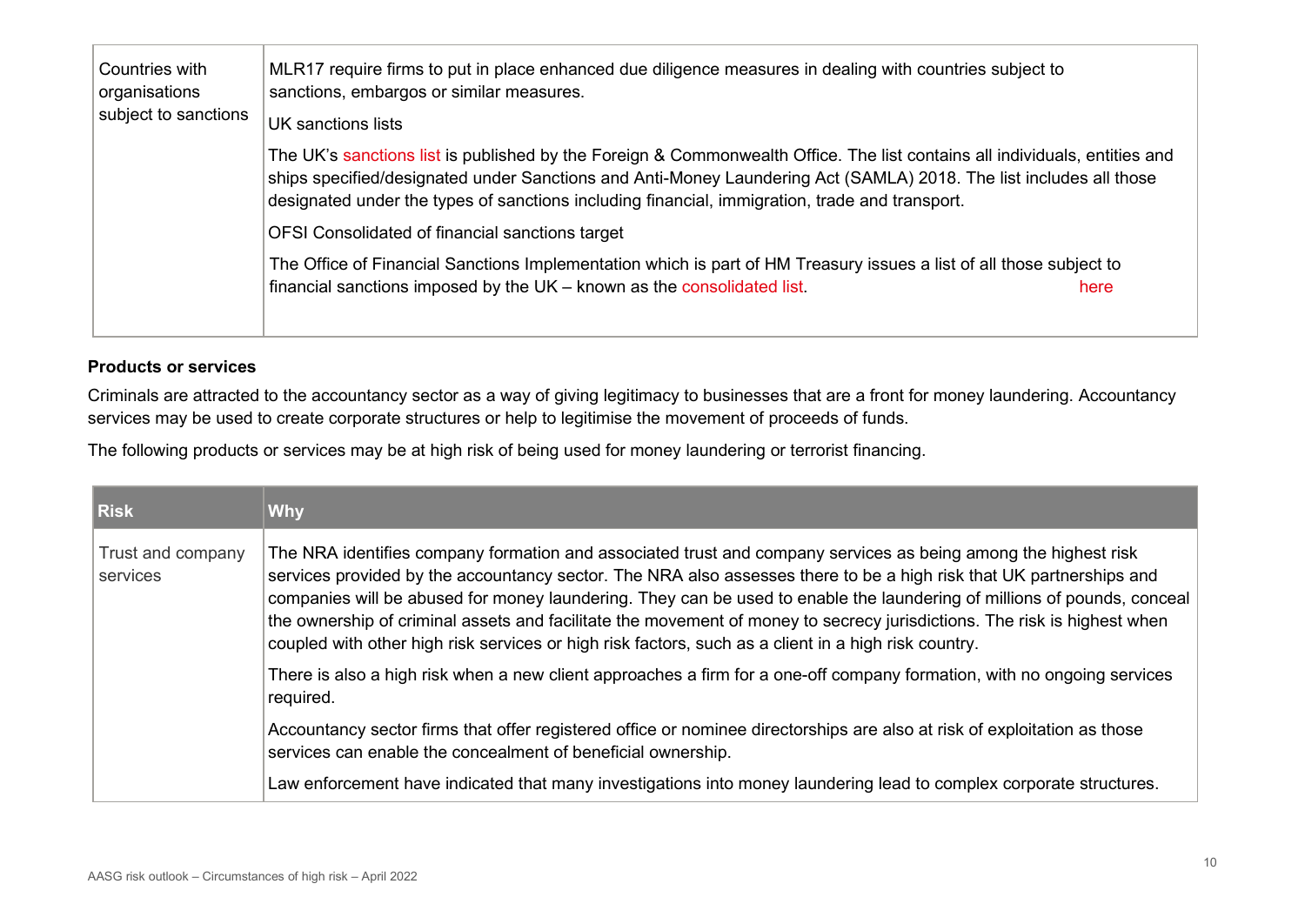|                                   | By creating structures that disguise the ownership of assets, the accountant may be either wittingly or unwittingly involved<br>in 'integration' of the illicit funds into the legitimate economy.                                                                                                                                                                                                                                                                    |
|-----------------------------------|-----------------------------------------------------------------------------------------------------------------------------------------------------------------------------------------------------------------------------------------------------------------------------------------------------------------------------------------------------------------------------------------------------------------------------------------------------------------------|
|                                   | HMRC has published guidance on Understanding risks and taking action for trust and company service providers.                                                                                                                                                                                                                                                                                                                                                         |
| Legitimising books<br>and records | Criminals will falsify underlying books and records to hide criminal activity and engage a professional accountant to<br>prepare the financial statements to legitimise them and benefit from the veneer of respectability provided by the<br>professional adviser.                                                                                                                                                                                                   |
|                                   | There is also a risk associated with 'incomplete records' engagements where the accountancy firm, or bookkeeper, is<br>asked to use bank statements to prepare the accounts and not the underlying books and records. This is another way in<br>which the criminal can mask the true nature of the transactions.                                                                                                                                                      |
|                                   | Accountants and bookkeepers should use their professional scepticism when reviewing books and records to ensure the<br>pattern of transactions fits with what they know about the client's business.                                                                                                                                                                                                                                                                  |
|                                   | Accountants may also be relied upon to produce or verify documents that relate to a client's financial position for use in<br>mortgage or visa applications. They should take care to ensure they have sufficient information and understanding of the<br>client's financial affairs before undertaking this task.                                                                                                                                                    |
| Payroll services                  | Payroll services may include the handling of clients' funds and so the accountant may provide services that legitimise the<br>proceeds of a crime eg, modern slavery, ghost employees or individuals recorded as an employee who aren't performing<br>tasks. The accountant may also legitimise the incorrect calculation of deductions (tax evasion) by processing payments -<br>and so they need to be careful about the accuracy and fairness of the calculations. |
|                                   | The NCA has published indicators of modern slavery and human trafficking in the accountancy sector. This provides red<br>flag indicators to be aware of during payroll engagements.                                                                                                                                                                                                                                                                                   |
|                                   | The risk is highest where staff have not received AML training tailored to payroll services, staff are not client-facing or<br>there is poor quality information provided by the client.                                                                                                                                                                                                                                                                              |
|                                   | Payroll services, and ghost employees, may be employed by sanctioned individuals to extract value from the businesses<br>they control.                                                                                                                                                                                                                                                                                                                                |
| Insolvency services               | Criminals may mask the audit trail of money laundered through a company that has gone into liquidation. By providing<br>insolvency services that mask the funds and distance them from their source, the accountant may be involved in 'layering'<br>of the illicit funds into the legitimate economy.                                                                                                                                                                |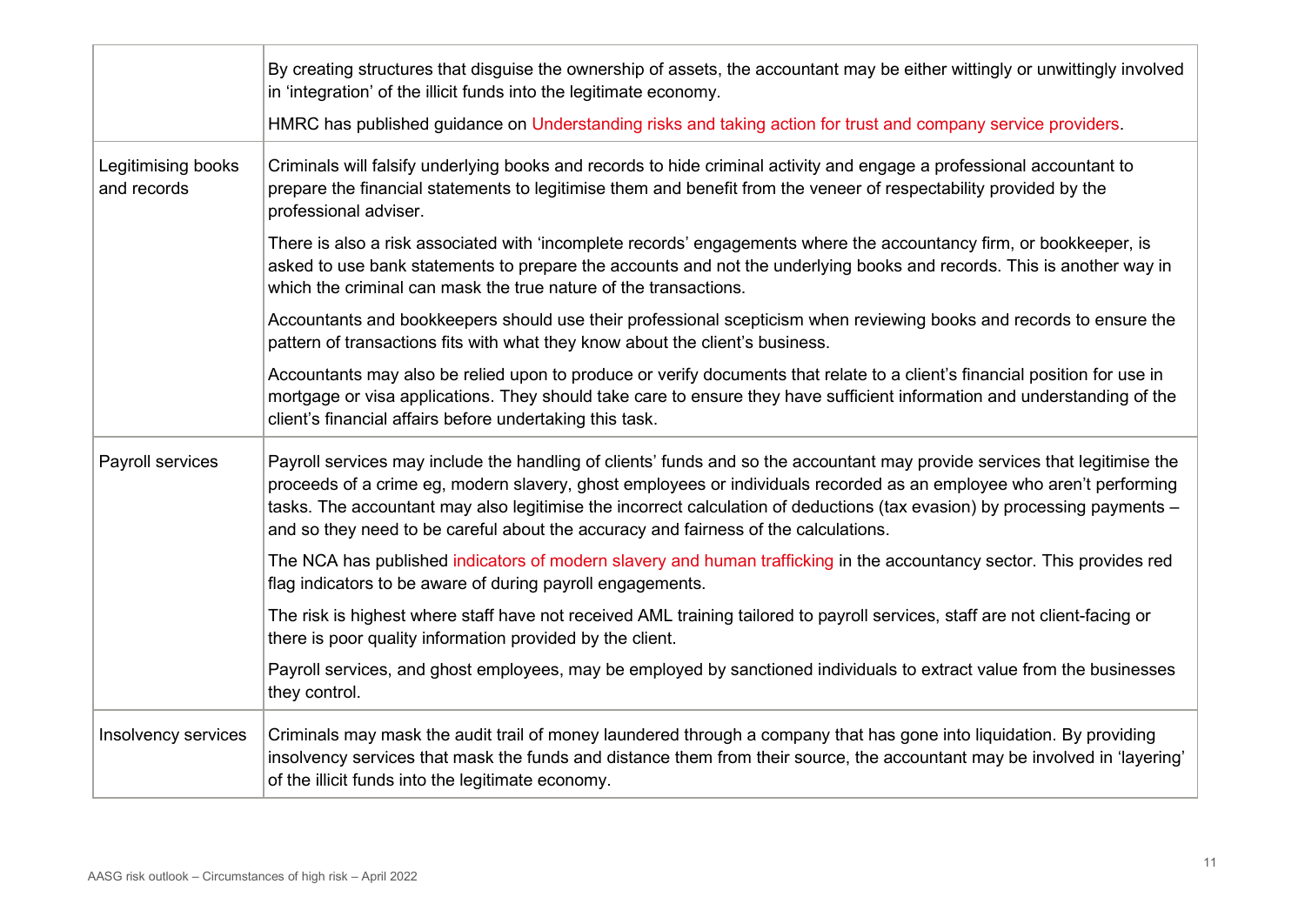| Tax advice that                                                     | There will be many circumstances where providing tax advice to reduce a tax liability is legal. However, there is a risk that                                                                                                                                                                                                   |
|---------------------------------------------------------------------|---------------------------------------------------------------------------------------------------------------------------------------------------------------------------------------------------------------------------------------------------------------------------------------------------------------------------------|
| leads to a reduction                                                | an accountant or tax adviser may provide tax advice that assists the client in masking their true income, or structuring their                                                                                                                                                                                                  |
| in tax liability.                                                   | income and wealth to gain an illegal tax advantage.                                                                                                                                                                                                                                                                             |
| Tax investigations<br>where there might<br>be a criminal<br>element | Clients may ask firms to get involved in assisting with a tax investigation. Firms should consider whether the investigation<br>results from underlying tax evasion, or whether the source of funds relate to criminal proceeds.                                                                                                |
| Investment                                                          | Regulated investment business includes a limited number of areas where an accountant may provide services that could                                                                                                                                                                                                            |
| business                                                            | legitimise the proceeds of a crime.                                                                                                                                                                                                                                                                                             |
|                                                                     | Some professional accountancy bodies can licence firms to conduct 'non-mainstream' investment business (DPB licence)<br>eg, advise on private company shares. Such advice may result in the accountant being involved in the integration of the<br>illicit funds into the legitimate economy.                                   |
| Probate and estate                                                  | The provision of probate services is not in itself a high risk activity for accountants but the agreement of the probate                                                                                                                                                                                                        |
| management                                                          | papers or letters of administration may legitimise the distribution of assets, which could be proceeds of crime.                                                                                                                                                                                                                |
|                                                                     | Accountants are often involved in the administration of estates, regardless of whether they have a probate accreditation<br>from a professional body or not. Estate administration can involve the collection of any form of asset, cash, investments,<br>properties and the distribution of those assets to the beneficiaries. |
| Central and local                                                   | There are reports in the press, and information published by HMRC, that suggests that government support schemes are                                                                                                                                                                                                            |
| government support                                                  | at risk of fraud. You should be alert for any red flags that suggests that your client is not entitled to claim any government                                                                                                                                                                                                  |
| schemes                                                             | support.                                                                                                                                                                                                                                                                                                                        |
|                                                                     | If you are making applications on behalf of a client, the firm should ensure that they have sufficient information to confirm<br>that the application is valid.                                                                                                                                                                 |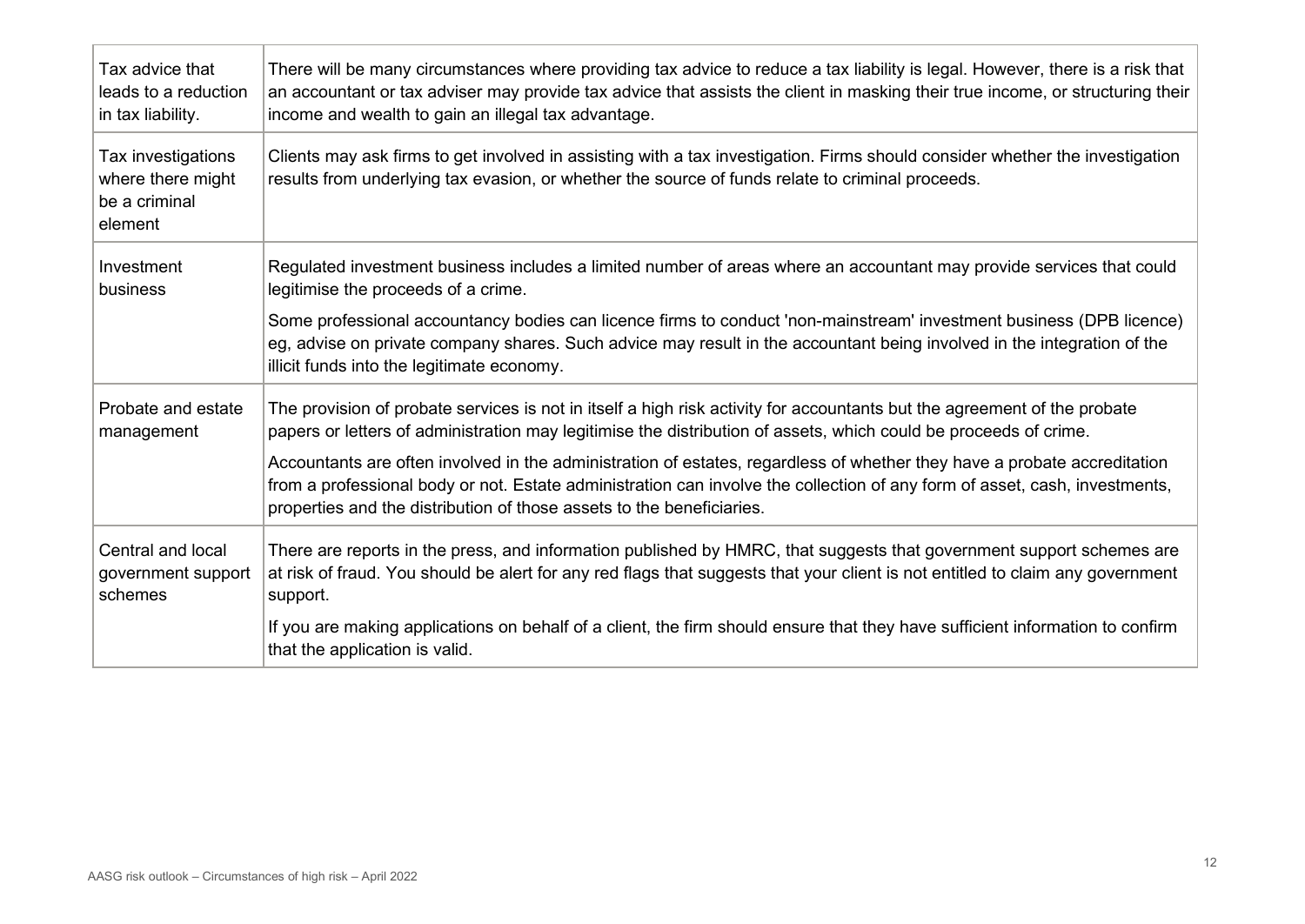### **Transactions**

Most accountancy services do not involve the facilitation of transactions. However, the following area may be at high risk of being used for money laundering or terrorist financing.

| <b>Risk</b>                       | <b>Why</b>                                                                                                                                                                                                                        |
|-----------------------------------|-----------------------------------------------------------------------------------------------------------------------------------------------------------------------------------------------------------------------------------|
| Clients' money bank  <br>accounts | There is a risk posed by accountants performing high value financial transactions for clients with no clear business<br>rationale, allowing criminals to transfer funds through the client's money account.                       |
|                                   | Accountants should not allow their client account to be used as a banking facility and should understand the rationale for<br>why the client is using the firm's clients' money bank account before the transaction is initiated. |

### **Delivery channels**

The way in which the firm provides its services to its client will affect the risk to the firm.

| <b>Risk</b>                          | <b>Why</b>                                                                                                                                                                                                                                                                                                                                                                                       |
|--------------------------------------|--------------------------------------------------------------------------------------------------------------------------------------------------------------------------------------------------------------------------------------------------------------------------------------------------------------------------------------------------------------------------------------------------|
| Clients that you<br>haven't met      | If the firm hasn't met its client face-to-face, it has increased the risk that the client is not who they say they are. The client<br>may wish to hide their identity, or favour anonymity, if they are involved in criminal activity.                                                                                                                                                           |
|                                      | The coronavirus pandemic has meant that not meeting clients may be the norm. Firms should consider how this change<br>impacts the risk within their take-on procedures and how they can mitigate those risks.                                                                                                                                                                                    |
|                                      | Although rare, there may be occasions where a client has been referred (eg via fiduciaries, solicitors etc) and, additionally,<br>from those operating in high-secrecy jurisdictions (eg Switzerland, Lichtenstein, Luxembourg etc). Some of these referrers<br>can be uncooperative in providing identity or due diligence information sufficient for a UK firm to fulfil its responsibilities. |
|                                      | The COVID pandemic has also led to an increase in the delivery of services via remote methods (cloud accounting<br>platforms). Firms should consider whether this new delivery mechanism or the use of a new technology to the firm has<br>resulted in higher risk to their practice (Regulation 33 6 (b)).                                                                                      |
| Insider threat in<br>relation to tax | Insider risk refers to those members of staff within organisations who may be providing or who can provide a function that<br>enables tax evasion. This may be complicit or non-complicit.                                                                                                                                                                                                       |